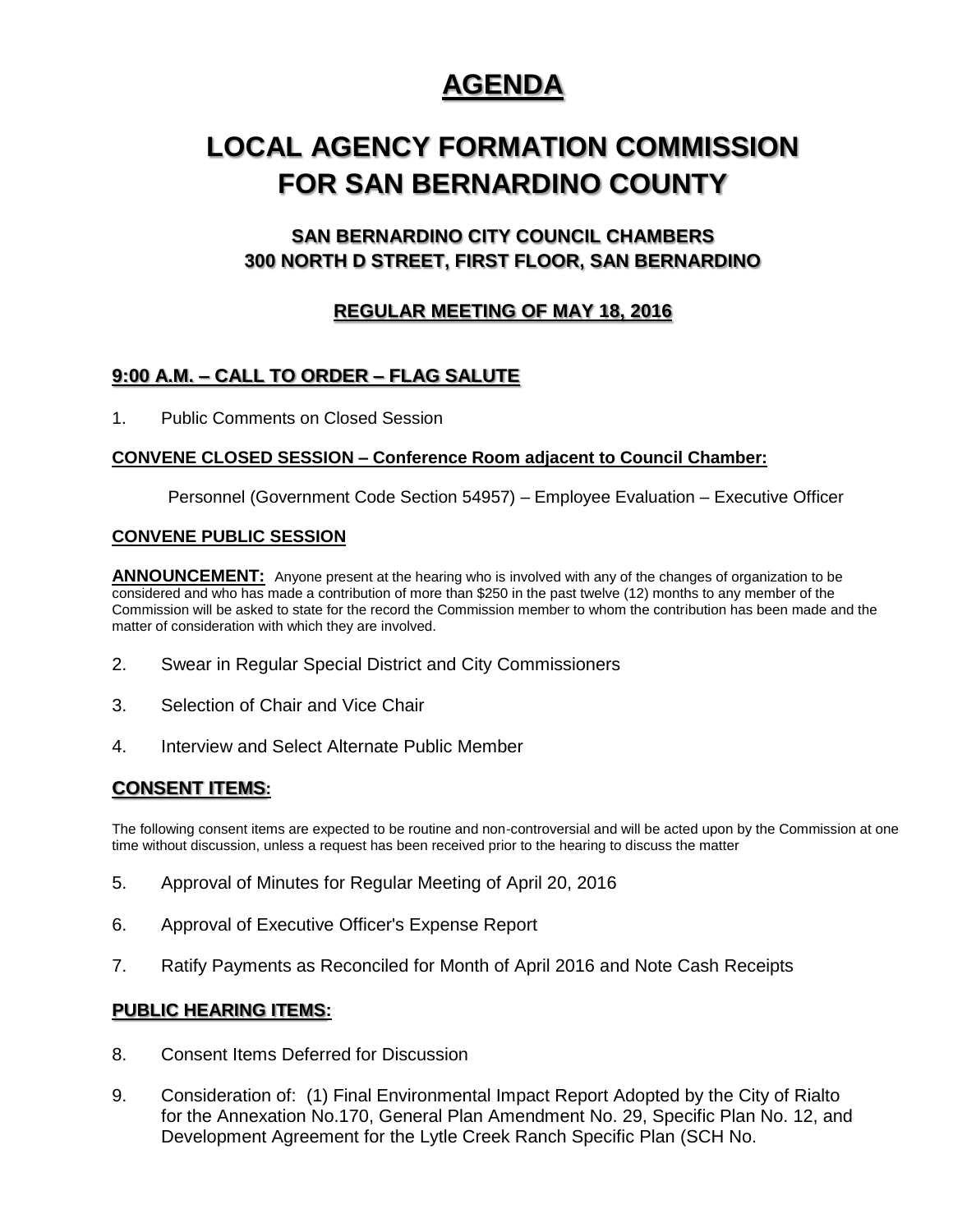2009061113), as a CEQA Responsible Agency for LAFCO 3201; (2) Adoption of Facts, Findings and Statement of Overriding Considerations; and (3) LAFCO 3201 – Reorganization to include Annexations to the City of Rialto and the West Valley Water District and Detachments from San Bernardino County Fire Protection District and its Valley Service Zone, Fontana Fire Protection District, County Service Area SL-1 and County Service Area 70

- 10. Fiscal Year 2016-17 Final Budget Review to include the Following:
	- a. Consideration of (1) CEQA Statutory Exemption for Schedule of Fees, Deposits and Charges Revisions; and (2) Review of Adoption of Schedule of Fees, Deposits, and Charges for Fiscal Year 2016-17
	- b. Review and Adoption of Final Budget for Fiscal Year 2016-17 including the following:
		- i. Final Budget for FY 2016-17 and Apportionment for Independent Special Districts, Cities and the County
		- ii. Executive Officer Contract
		- iii. Approval of Negotiating Lease and Tenant Improvements for Move to the Harvey House area of the San Bernardino Depot by no later than June 30, 2017

## **DISCUSSION ITEMS:**

- 11. Discussion of Implementation Issues on Conditions of Approval for LAFCO 3198 Reorganization to Include Annexations to the San Bernardino County Fire Protection District et al (City of San Bernardino) and LAFCO 3200 – Reorganization to include Annexations to San Bernardino County Fire Protection District et al (Twentynine Palms community):
	- a. LAFCO Resolution No. 3211 for LAFCO 3198 Condition No. 7 related to the receipt of a Workers Compensation Tailing Insurance policy and Condition No. 11 requiring the creation of a separate subzone of FP-5 to reflect the City of San Bernardino boundary prior to placement of special tax on the tax roll
	- b. LAFCO Resolution No. 3216 for LAFCO 3200 -- Condition No. 7 related to the receipt of a Workers Compensation Tailing Insurance policy and Condition No. 10 requiring the creation of a separate subzone of FP-5 to reflect the Twentynine Palms community boundary prior to placement of special tax on the tax roll

### **INFORMATION ITEMS:**

- 12. Legislative Update Report
- 13. Executive Officer's Oral Report
	- a. Letter from Somach Simmons & Dunn related to Sterling Natural Resources Center and East Valley Water District and LAFCO Response
	- b. Schedule of Upcoming Hearings
- 14. Commissioner Comments

<sup>(</sup>This is an opportunity for Commissioners to comment on issues not listed on the agenda, provided that the subject matter is within the jurisdiction of the Commission and that no action may be taken on off-agenda items unless authorized by law.)